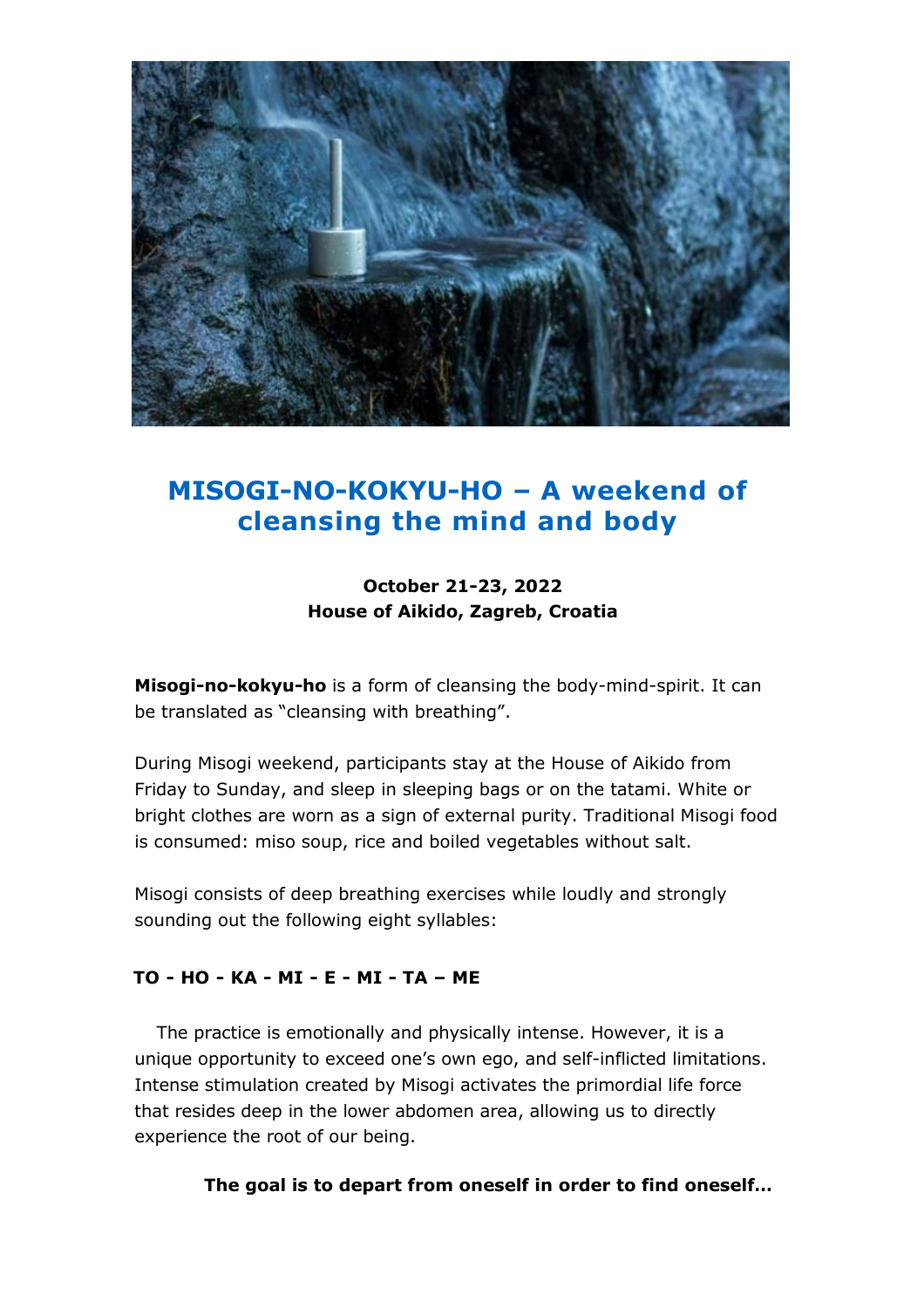#### **SCHEDULE:**

|       | Friday                                                     | Saturday |                                        | Sunday |                                                           |
|-------|------------------------------------------------------------|----------|----------------------------------------|--------|-----------------------------------------------------------|
|       |                                                            | 5:00     | Waking hours, hygiene, tea             | 5:00   | Waking hours, hygiene, tea                                |
|       |                                                            | 6:00     | <b>Introduction to Misogi</b>          | 6:00   | <b>Misogi</b>                                             |
|       |                                                            | 7:30     | Breakfast, tea                         | 7:30   | Breakfast & tea                                           |
|       |                                                            | 9:00     | <b>Introduction to Misogi</b>          | 9:00   | <b>Misogi</b>                                             |
|       |                                                            | 10:30    | Tea                                    |        |                                                           |
|       |                                                            | 10:45    | <b>Introduction to Misogi</b>          |        |                                                           |
|       |                                                            | 12:15    | Tea & lunch                            | 12:00  | Lunch                                                     |
|       |                                                            | 13:30    | Work assignments in the<br>dojo & yard | 13:30  | Work assignments in the<br>dojo & yard                    |
|       |                                                            | 15:30    | <b>Rest</b>                            | 15:30  | <b>Rest</b>                                               |
|       |                                                            | 16:00    | <b>Introduction to Misogi</b>          | 16:00  | <b>Misogi</b>                                             |
|       |                                                            | 17:30    | Tea                                    |        |                                                           |
|       |                                                            | 17:45    | <b>Misogi</b>                          |        |                                                           |
| 19:00 | Arrival at the<br>House of Aikido,<br>preparations         | 19:00    | <b>Dinner</b>                          | 19:00  | <b>Dinner</b>                                             |
| 20:00 | <b>Dinner</b>                                              | 20:00    | <b>Misogi</b>                          | 20:00  | <b>Misogi</b>                                             |
| 21:00 | Tea, schedule<br>arrangements,<br>rules of conduct,<br>Q&A | 21:30    | Free-time and tea                      | 20:30  | <b>Departure</b>                                          |
| 22:00 | <b>Bedtime</b>                                             | 22:00    | <b>Bedtime</b>                         |        | It is advisable to refrain from<br>addictions till Monday |

#### **EQUIPMENT NEEDED:**

- White or bright clothes, white kimono (gi), white socks (2-3 pairs)
- Water bottle, towel
- Working clothes

## **INSTRUCTOR:**

**Marijan Kudrna**, Aikido teacher with 30 years of experience; Kinesitherapist and Kinesiologist

# **PRICE:**

500 KN (70 EUR) per person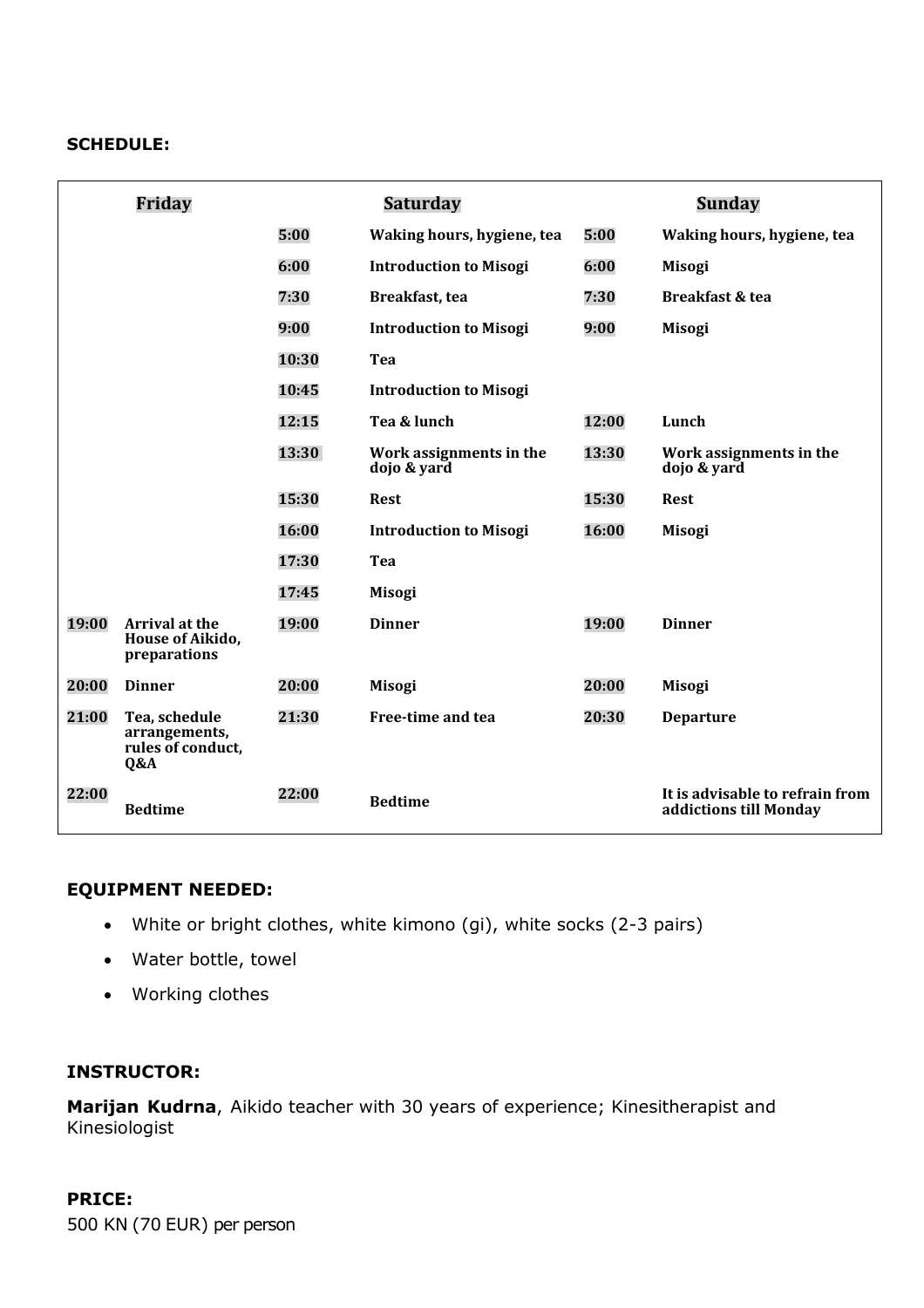## **RULES OF CONDUCT:**

#### 1. **Minimal verbal communication.**

We only converse on necessary issues, but other than that, we spend time in silence. When communication is necessary, we do it silently, so as to not disturb others. Chit-chat about politics, diseases, past events and future worries are not welcome. If those thoughts arise, keep them to yourself and let Misogi clear them out, as well as anxiety, fears and other entities we create ourselves. Same rule applies during meals. We can speak louder when we spend time outside of the dojo, during work assignments in the early afternoon.

#### **2. No communication with the outside world in the form of electronics and technology.**

Cell phones, smart phones, laptops, head phones, music, or any such distraction is not allowed in the dojo. If an important phone call is necessary, it should be done outside and not in the near vicinity of the Misogi space. Talk to your loved ones and inform them that you will not be reachable and online for the duration of the two and a half days you will be spending in the dojo. Most of the communication we conduct must be internal, where there's a lot of work to be done cleaning and tidying up. Books are allowed.

#### **3. Food and drinks: only sugar free tea, boiled vegetables without salt, rice and miso soup.**

The body must be cleared of everything. Don't bring snacks or candy with you. If you get into a crisis, you can put a few cloves in your mouth, it will keep you entertained and it's good for your body.

#### **4. No alcohol, no cigarettes, no coffee.**

This could be a real challenge for some, but it is necessary to completely clean our body and mind. Extreme conditions and lack of addictive substances will provide the best environment to face our own naked soul.

#### **5. Daily habits must be done in silence and in a manner that does not disturb other participants.**

For example, don't sing an excerpt from an opera while showering.

#### **6. Don't judge and resent yourself and others for errors and mistakes if they occur during the day.**

Just observe.

#### **7. Feel free to cry or laugh if the need appears.**

In these circumstances we must be prepared for all sorts of reactions. If you feel a crisis arising, talk to the instructor.